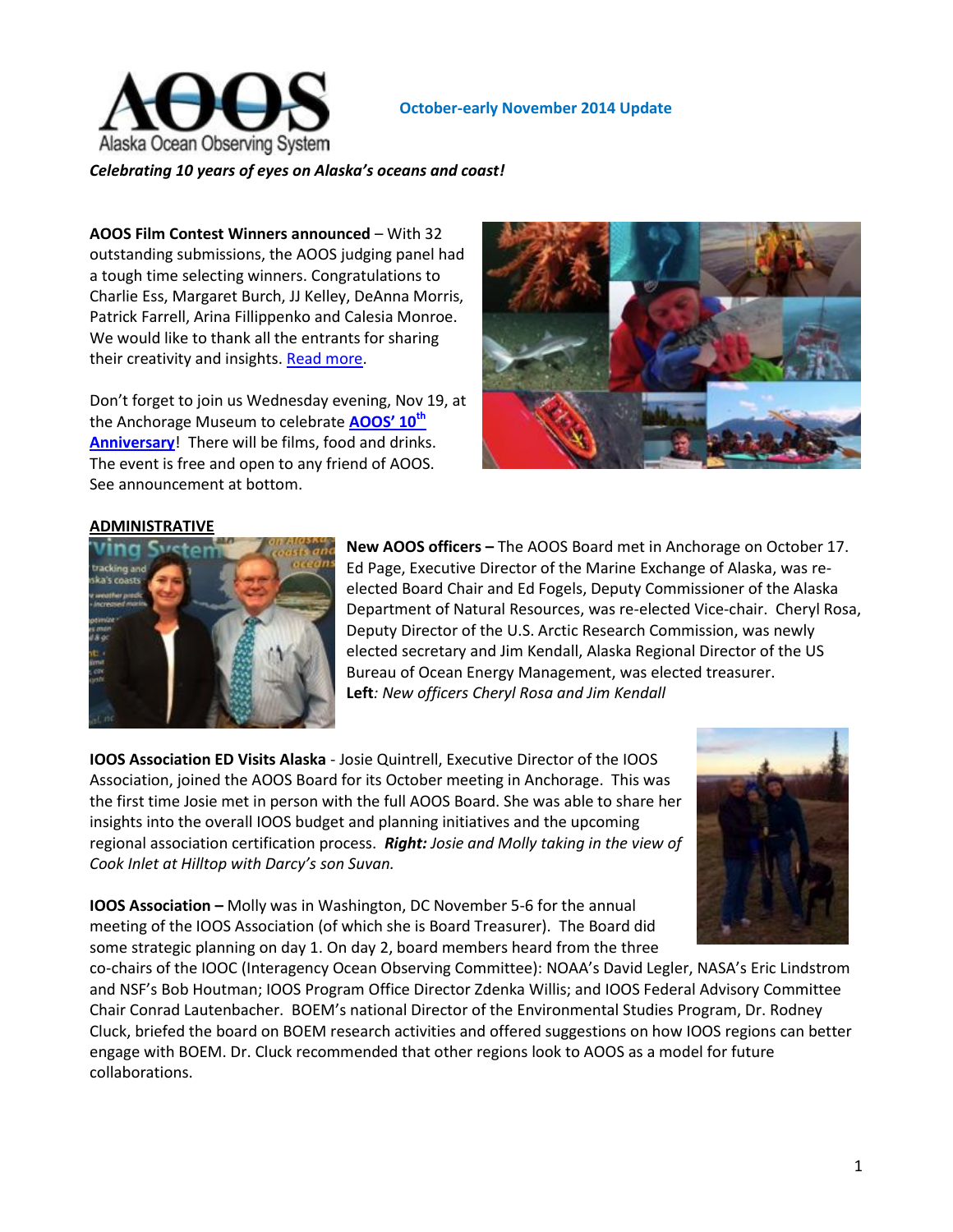## **MEETINGS/CONFERENCES/TRAVEL**

**AOOS Ocean Obs & Navigation Safety session at Week of the Arctic - Molly and Ellen Tyler attended 'Week of** 



the Arctic' in Nome, and Molly facilitated a panel discussion on October 6 focused on the needs and priorities for safe, efficient and environmentally sound marine navigation. Panelists included representatives from the Marine Exchange of Alaska, the US Coast Guard, Crowley Marine Operations, NOAA's regional coordinator and the Nome Harbormaster. Recommendations from the meeting will inform the next AOOS 5-year grant.

**EVOSTC Public Advisory Committee** – Molly joined other members of the Gulf Watch Alaska Program Management Team on October 16 to brief the *Exxon Valdez* Oil Spill Trustee Council's Public Advisory Committee on the current status of the Trustee Council's long-term monitoring program.

**NOAA NWS visitors – AOOS hosted a meeting October 21 with** John Murphy, director of the National Weather Service's Office of Science and Technology and Helmut Portmann, director of the National Data Buoy Center the AOOS conference room. The meeting was attended by eight local NWS officials, as well as a representative of the Marine Exchange of Alaska via teleconference, and focused on current and future collaborations between AOOS, the Marine Exchange and NWS.

**AK Sea Grant Advisory Committee -** Molly met October 21-22 with other members of the advisory committee to hear about the latest activities of AK Sea Grant and provide input into their future research needs.

**AK Arctic Policy Commission Research Needs Listening Session –** Led by commission members Dr. Lawson Brigham and state representative David Guttenberg of Fairbanks, the commission hosted a discussion session on October 27 on research needs for Alaska's Arctic. Molly participated on behalf of AOOS.

**PAG/DBO Workshops** – AOOS data team members Will Koeppen and Chris Turner traveled to Seattle on October 28-31 for meetings of the Pacific Arctic Group (PAG) and the Distributed Biological Observatory (DBO) Program. The PAG workshop served as a forum for international science teams to present broad overviews of research they are conducting in Arctic waters. The DBO is a program aimed at establishing a long-term ocean sampling record in the Arctic waters of the Bering and Beaufort Seas. The meeting provided time to have detailed discussions with DBO participants on potential ways to coordinate scientific sampling efforts and data distribution, fill in knowledge and sampling gaps, and avoid duplication of effort between countries.

## **PRESENTATIONS**

**National Ocean Council –** Molly took advantage of being in Washington DC on November 5 to brief National Ocean Council and Office of Science and Technology Policy staff on the observing activities and data management capabilities of AOOS. The briefing was attended by the new NOC director Beth Kerttula, a former state legislator from Juneau.

#### **UPDATES & HIGHLIGHTS**

**Upcoming Workshop on Ocean Acidification in Alaska –** Jointly sponsored and organized by AOOS, ACCAP, Alaska Sea Grant, the Alaska Marine Conservation Council, and UAF's Ocean Acidification Research Center, this workshop will take place December 2 at the Marriott Hotel in Anchorage. The workshop aims to bring together concerned and/or interested individuals to hear the latest research, policy implications, community perspectives, and potential impacts along Alaska's coast and oceans. The event is open to the publi[c. Learn more and RSVP.](mailto:http://www.aoos.org/ocean-acidification-workshop/)